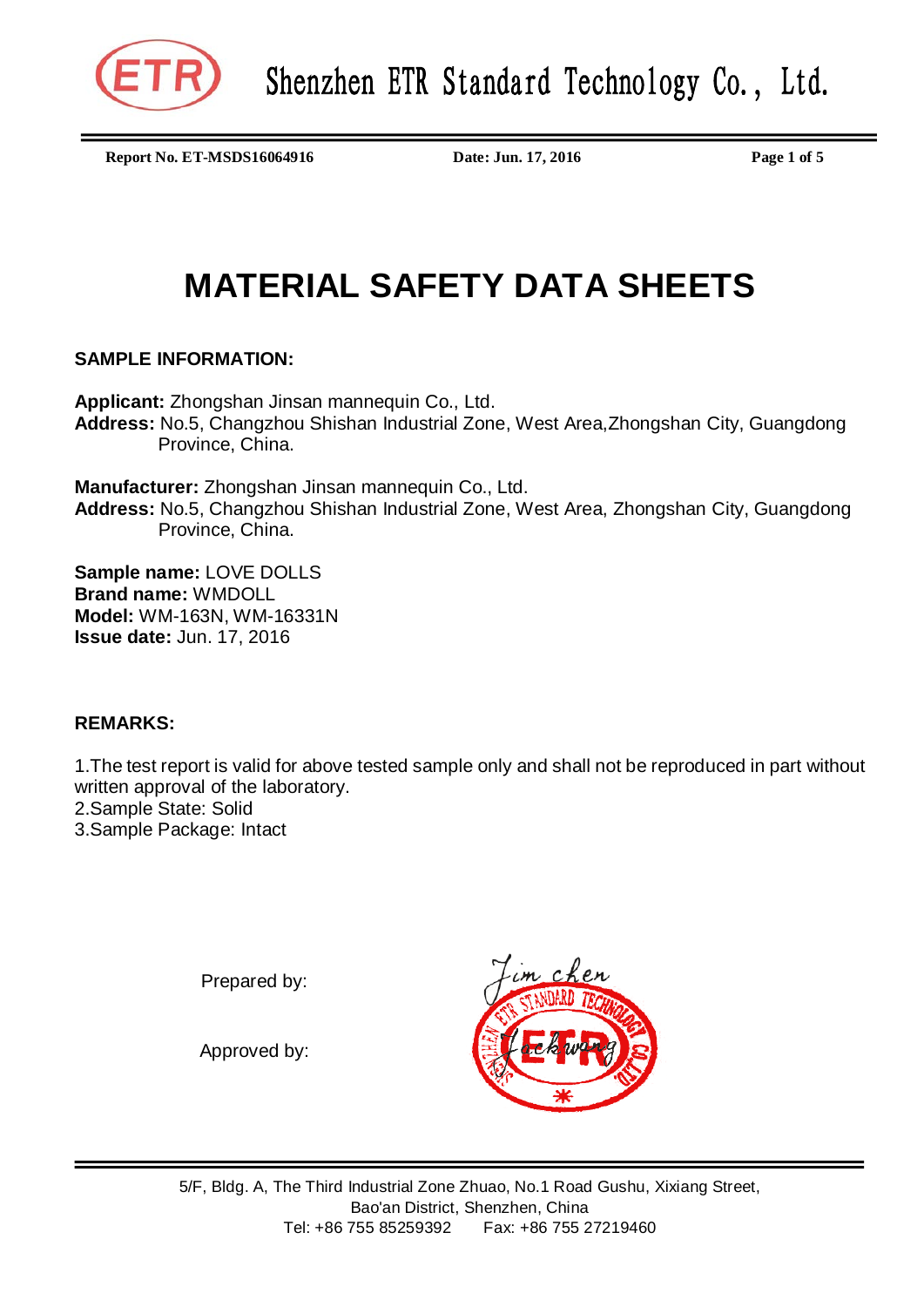

**Report No. ET-MSDS16064916 Date: Jun. 17, 2016 Page 2 of 5**

## **Section 1 – Chemical Product and Company**

| Identification of the preparation |    | <b>LOVE DOLLS</b>                                                                                    |  |  |
|-----------------------------------|----|------------------------------------------------------------------------------------------------------|--|--|
| Company Identification            |    | Zhongshan Jinsan mannequin Co., Ltd.                                                                 |  |  |
| Company Address                   |    | No.5, Changzhou Shishan Industrial Zone, West<br>Area.<br>Zhongshan City, Guangdong Province, China. |  |  |
| <b>FAX</b>                        | ٠. |                                                                                                      |  |  |
| Off-hour Emergency Phone Number   |    | 18688118268                                                                                          |  |  |
| Mail                              |    | jsdoll@163.com                                                                                       |  |  |

## **Section 2 - Composition/ Information on Ingredients**

## **Substance/Preparation: Preparation**

| Component/Substance                                | Percentage by<br>weight % | CAS No.    |  |
|----------------------------------------------------|---------------------------|------------|--|
| <b>SEBS</b>                                        | 20                        |            |  |
| White mineral oil                                  | 65                        | 8042-47-5  |  |
| CaCO <sub>3</sub>                                  | 5                         | 471-34-1   |  |
| PP.                                                | 9.7                       | 12185-09-0 |  |
| Zinc stearate                                      | 0.28                      | 557-05-1   |  |
| O,O'-Dioctadecylpentaerythritol bis<br>(phosphite) | 0.02                      | 3806-34-6  |  |

## **Section 3 - Hazards Identification**

**Health hazards:** Long-term contact irritating to eyes, nose, or have a slight skin etc excitant influence, but do not belong to acute, toxic substance range.

Physical and Chemical Hazard: Not burning, But need to prevent leakage, avoid long-term direct contact with body parts.

Appearance, Color, and Odor: Powder solid, Object with no color, no odor

## **Section 4 - First Aid Measures**

## **Skin and eyes:**

In the event that battery ruptures, flush with copious quantities of flowing lukewarm water for a minimum of 15 minutes. Get immediate medical attention for eyes. Wash skin with soap and water.

## **Inhalation:**

If vapors or fumes from vented or leaking battery are irritating to respiratory tract, move to fresh air. Seek medical attention immediately.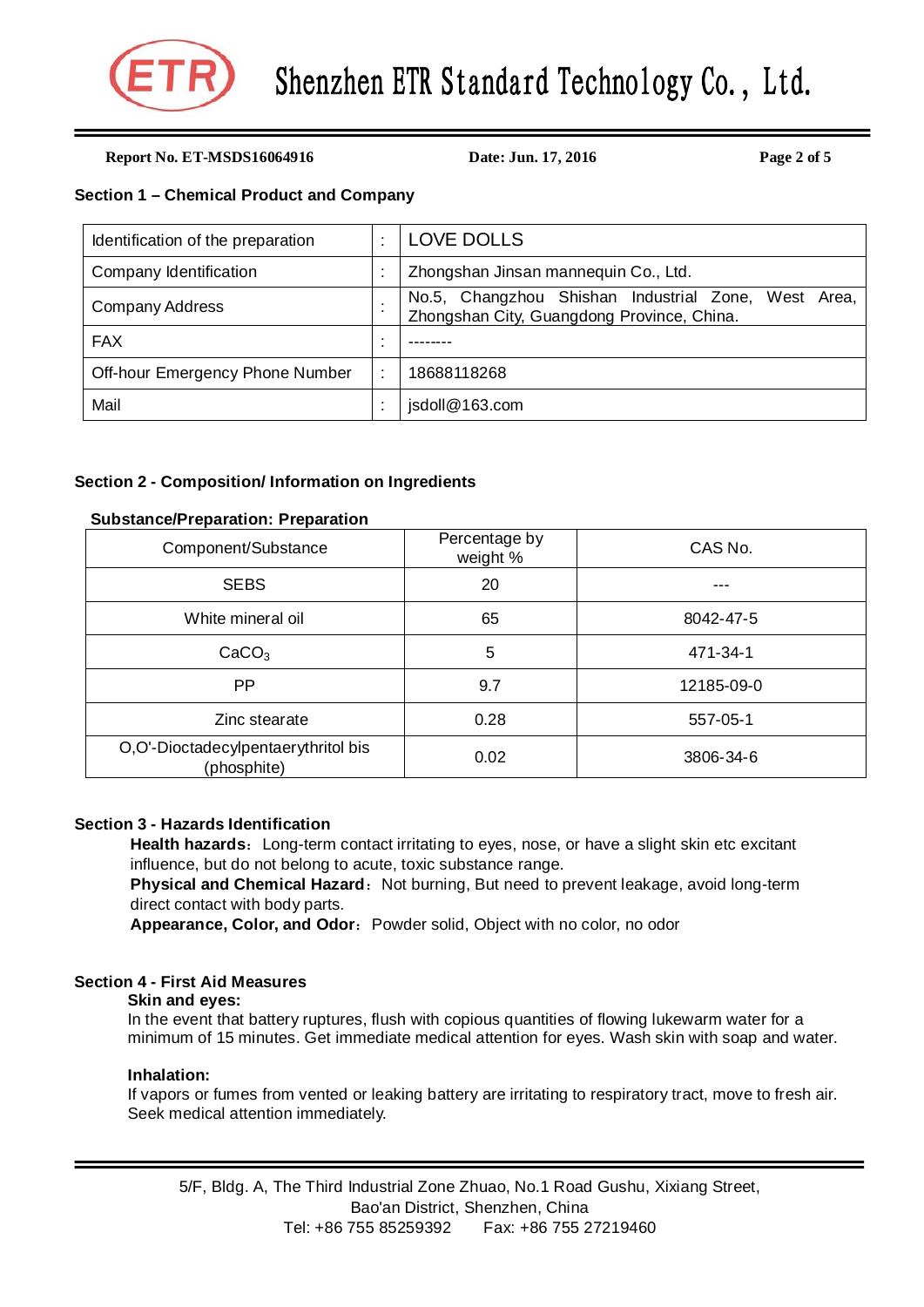

#### **Report No. ET-MSDS16064916 Date: Jun. 17, 2016 Page 3 of 5**

#### **Ingestion:**

Ingestion of a battery can be harmful. Call The National Capital Poison Control Center or your local Poison Control Center, day or night - for advice and follow-up.

## **Section 5 - Fire-Fighting Measures**

## **Combustible:** Not applicable

## **Special fire-fighting Procedures:**

As with any fire, wear self-contained breathing apparatus to avoid inhalation of hazardous decomposition product

#### **Hazardous thermal (de) composition products:**

Like any sealed container, battery cells may rupture when exposed to excessive heat; this could result in the release of flammable or corrosive materials.

**Emergency treatment:** Use water, foam or dry powder, as appropriate

## **Section 6 - Accidental Release Measures**

#### **Procedures to contain and clean up leaks or spills** :

In the event of a battery rupture, prevent skin contact and collect all released material in a plastic lined metal container.

## **Peporting procedure:**

Report all spills in accordance with Federal, State and Local reporting requirements.

### **Waste disposal method:**

Earth or sand should be used to absorb the exudation, seal leaking battery and earth in a heavy duty polythene bag and dispose of as special waste in accordance with local regulations.

## **Section 7 - Handling and Storage**

## **Handling Procedures and Equipment:**

Do not short circuit or expose to temperatures above the temperature rating of the battery. Do not recharge, over-discharge, force discharge, immerse, puncture or crush.

## **Storage Requirements:**

Store in a cool place but prevent condensation on cells and batteries. Elevated temperatures can result in shortened battery life and degrade performance. Do not store batteries in high humidity environments for long periods of times. Batteries may explode or cause burns, if disassembled, crushed, or exposed to fire or high temperatures. Do not short or install with incorrect polarity.

## **Section 8 - Exposure Controls/ Personal Protection**

#### **Respiratory Protection:**

Wear a niosh approved self contained breathing apparatus in the pressure demand mode, or a fullface supplied air respirator.

## **Ventilation:**

Mechanical ventilation and / or local exhaust, sufficient in pattern and volume, to meet tlv requirements **Protective Gloves:**

Use polyethylene or nitrile gloves if frequent skin contact is likely.

#### **Eye Protection:**

Safety glasses with splash guards or side shielding recommended.

## **Other Protective Clothing Or Equipment:**

Wear impervious clothing if bodily exposure is anticipated.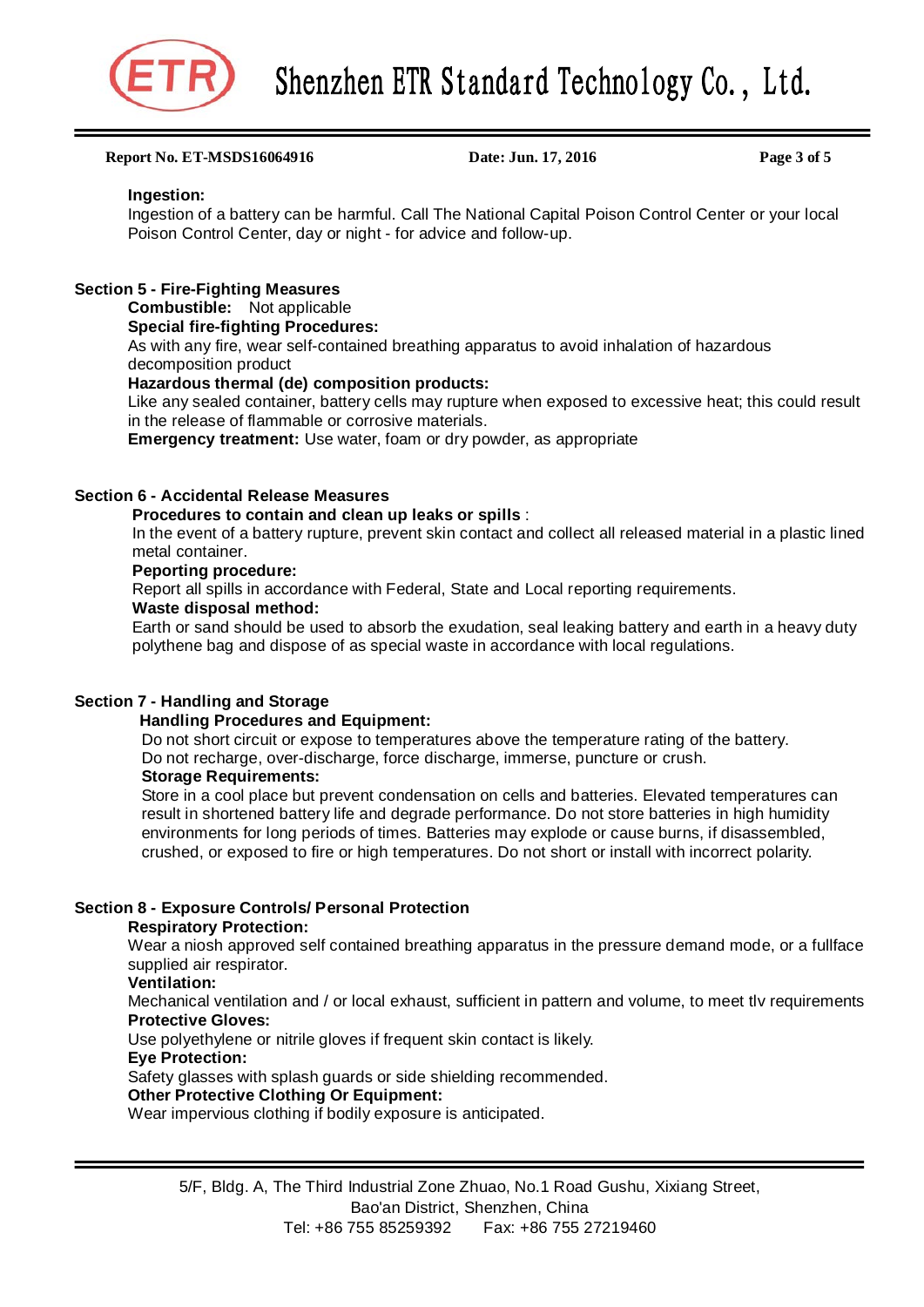

#### **Report No. ET-MSDS16064916 Date: Jun. 17, 2016 Page 4 of 5**

## **Work / Hygienic Practices:**

Do not wear contact lenses. Wash contaminated clothing before reuse. Wear protective safety equipment as necessary to minimize contact. Wash hands with soap and water.

## **Section 9 - Physical and Chemical Properties**

| Appearance:    | Powder  | Nominal voltage      | Not applicable |
|----------------|---------|----------------------|----------------|
| Smell:         | No data | PН                   | Not applicable |
| Solubility:    | No data | <b>Melting Point</b> | No data        |
| Flash point:   | No data | Explosive            | No data        |
| Specific heat: | No data | Flammability         | No data        |

## **Section 10 - Stability and Reactivity**

#### **Stability:**

Product is stable under normal storage and handling conditions.

## **Conditions to avoid:**

High temperatures or incinerate. Deform, mutilate, crush, Pierce, short circuit. expose over a long period to humid conditions

#### **Materials to avoid:**

Oxiding agents, alkalis, water.

#### **Hazardous reactions:**

If leaked, forbidden to contact with strong oxidizers, mineral acids, strong alkalies, halogenated hydrocarbons.

## **Section 11 - Toxicological Information**

Inhalation, skin contact and eye contact are possible when the battery is opened. Exposure to internal contents, the corrosive fumes will be very irritating to skin, eyes and mucous membranes. Overexposure can cause symptoms of non-fibrotic lung injury and membrane irritation.

## **Section 12 - Ecological Information**

When promptly used or disposed the battery dose not present environmental hazard. When disposed, keep away from water, rain an snow.

## **Section 13 - Disposal Considerations**

 If batteries are still fully charged or only partially discharged, they can be considered a reactive hazardous waste because of significant amount of not reaction or unconsumed lithium remaining in the

spent battery. The battery must be neutralized through an approved secondary treatment facility prior to disposal as a hazardous waste, Recycling of battery can be done in authorized facility, through licensed waste carrier.